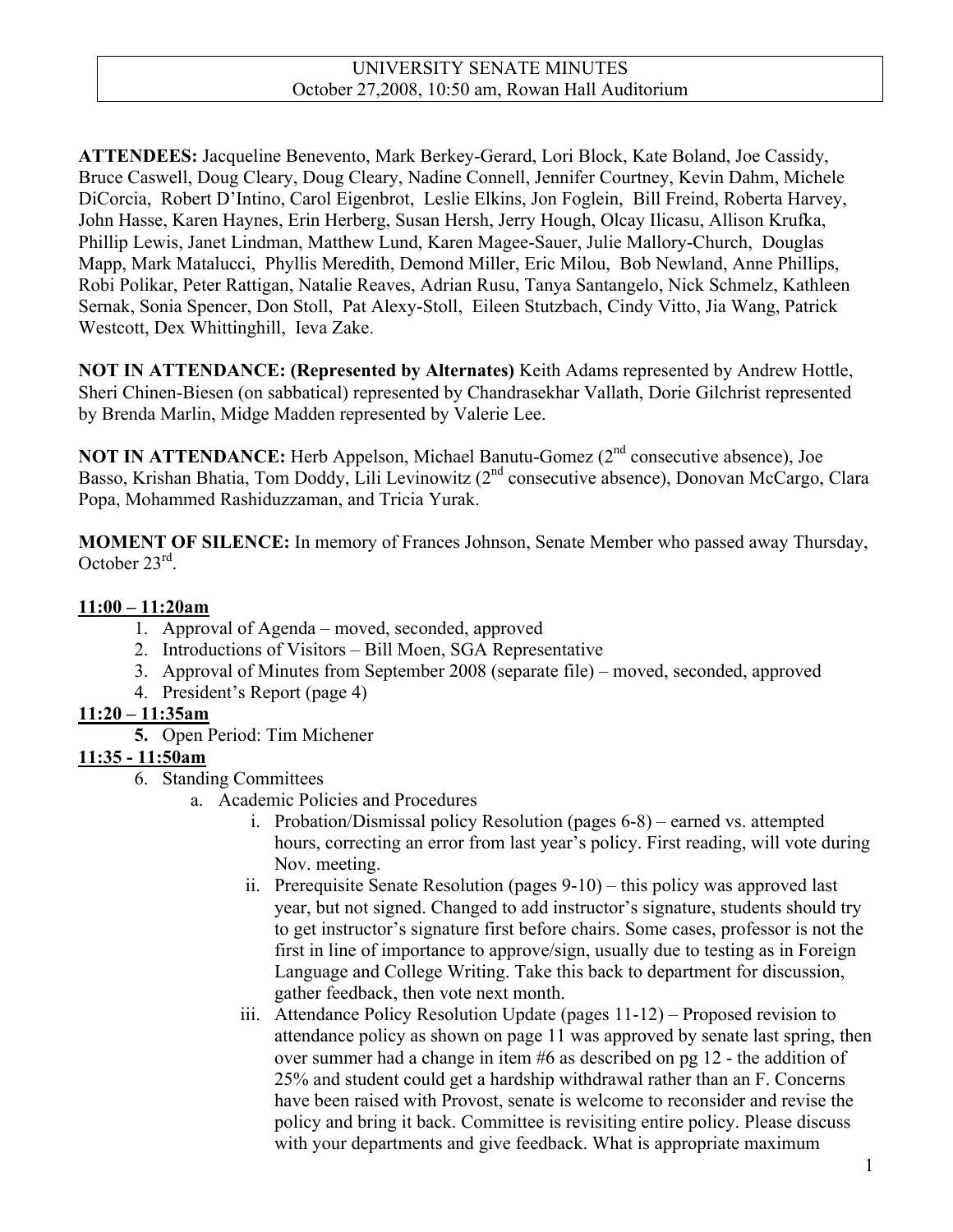percentage for missing class? What are other acceptable reasons for missing class that should be added to list? We need to develop a recommended set of procedures for documentation. Should there be a statement about timely notification of professor of student being sick. Please e-mail departmental feedback to Roberta Harvey.

- iv. Graduate School Admissions change (page 13) some students were kept as non-matriculated in a pre-program status, which was a violation of federal law in regard to financial aid. It will be the program advisor's responsibility to request from the graduate school to fully admit the student into the program or remove the student from the program if probationary requirements have not been met. Graduate School will then change the status from "P" to "D" (means fully matriculated) or withdraw the student from the program. Graduate advisors should keep an eye on this – bring this back to department.
- b. Committee on Committee Update (page 14)
	- i. Lili Levinowitz Promotion chairperson moved, seconded, approved Krishan Bhatia as sabbatical leave chair – motion passes
	- ii. Other additions to committees noted, voted and approved. Minor changes will be sent out by e-mail and also will be posted on web.
- 7. Ad-Hoc Committees
	- a. Formation of Alternative Course Delivery Ad-Hoc Committee (page 15) motion to approve committee, seconded, approved.
- 8. Old Business none

#### **11:50 – 12 noon**

- 9. New Business Eileeen Stutzbach makes motion that Senate tries to go paperless, seconded, discussion, motion carries 35 in favor, 12 opposed, 3 abstentions. John Hasse announced that a bicycle group is forming and the first meeting will be at 5  $\sigma$ 'clock on November 12<sup>th</sup>.
- 10. Adjournment

Open Period - Tim Michener

West Campus-update on 37 initiatives

Shooting last night on another campus

Enhanced 911 system with better location – January 2009

Can pinpoint location of a cell phone call, made outside but not in a building

Assessment team to identify psychological problems

Improved lighting –added 60 lights outside including Triad

Lights are lower and shielded so light goes down and not up

Camera system being investigated

Emergency Response team conversion not complete yet

Gloucester County Alert System

Rowan Alert incident notification system. Sign up if you haven't

Public Safety-now has a second dispatch position

Computers in cars, allows officers to get info quickly and do reports from car, spend more time out in the field/around campus

Old CERT team now called SMART - Stress Management and Response Team

Will continue to have increased coverage at night until the homicide is solved

- Safe walk and ride program
- Practitioner program

Law/Justice interns patrol with the officers.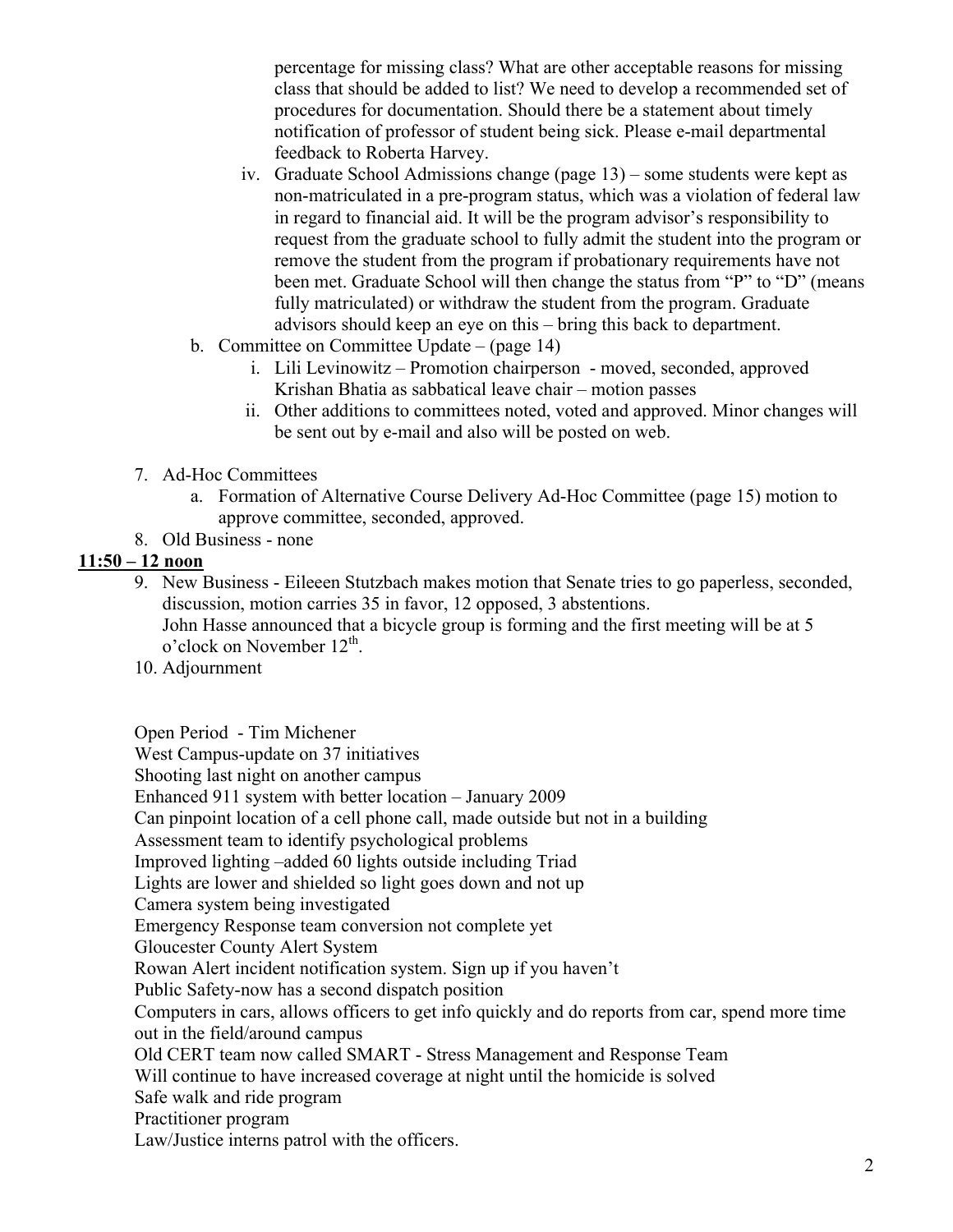Student Center is busy Thurs, Friday, Saturday night Rowan after Dark program

Rape aggression defense program a success, mostly for females. Have similar program for males also but not many takers

New campus phones

PARKING from a crime prevention standpoint, 40% of us do not register our cars.

Questions and concerns: Lights in Ed Hall go off at 10AM - check with John Imperator about this Can we limit access to building s at night – go to Dean for a stricter time schedule

New traffic pattern into Parking Lot A has violators which is a safety problem for bicycles. Is being patrolled, tickets will be issued.

We are serious about slowing down the traffic, encouraging bikes on campus.

Contact Richard Jones, Dean of Students if you have a student with an emotional problem of some kind. He will analyze and may refer case to the team.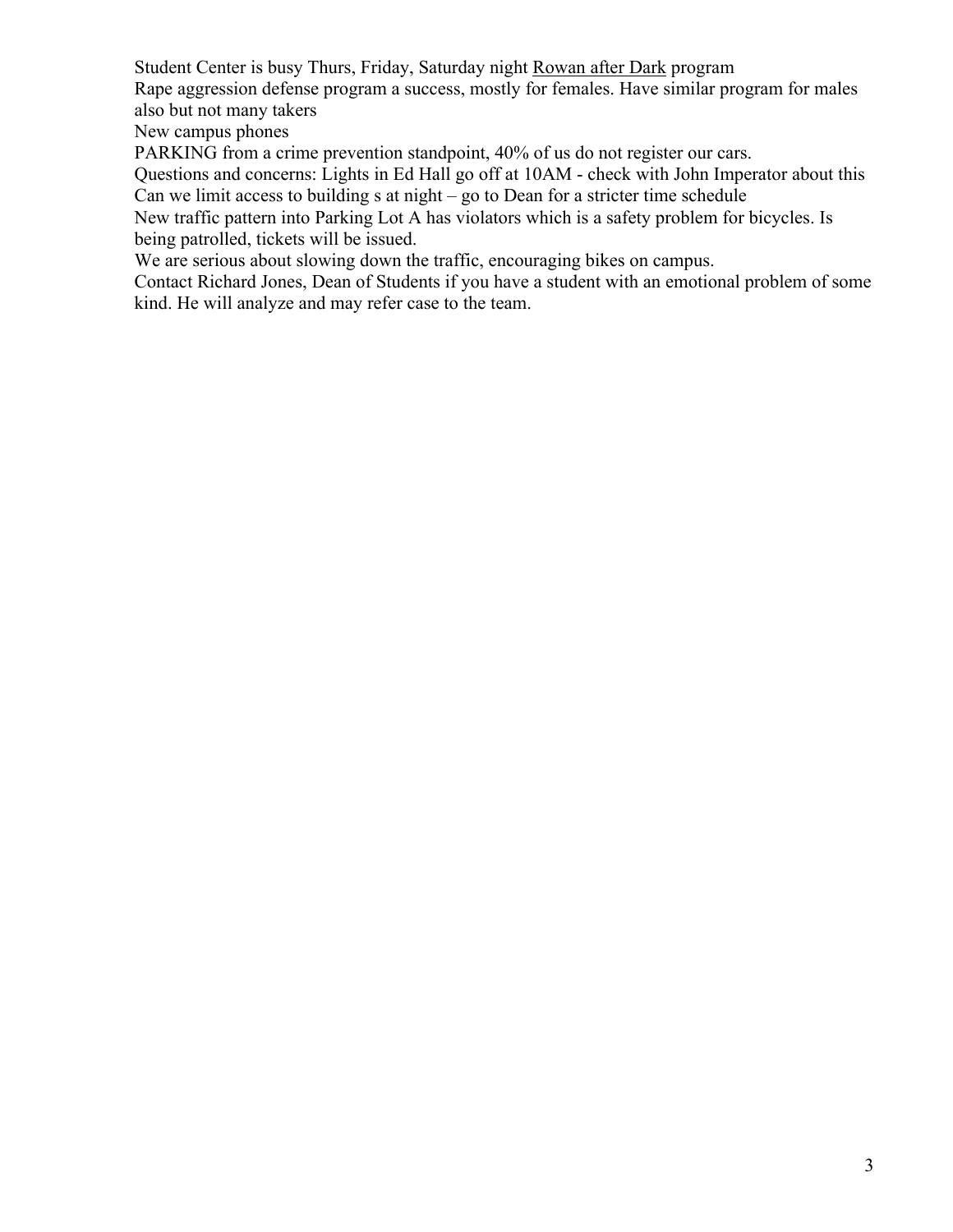- 1. Senate meetings for AY09 will be held in Rowan Hall Auditorium
- 2. Scheduling Task Force Report
	- a. Open Period for AY10 is Friday 1:45-3pm-one year trial. Document affect on department, classes and students. Question about shuttle schedule on Friday afternoon. This was all open for discussion but is now a decree. Lack of food services available for Friday.
	- b. Departments must schedule a minimum of 10% of their class to start at 8 AM
	- c. Departments must schedule a minimum of 10% of their classes on Fridays.
	- d. Departments must fit their courses into the existing 75-minute grid times such that:
		- i. All 75-minute courses start and end at the same times;
		- ii. Longer courses (clinics, labs, studios, etc.) at least either start or end on an even grid time;
		- iii. 50-minute courses are completely encapsulated in a single 75-minute grid space.
- 3. Undeclared Task Force Updated Report Still waiting for report which will discuss home for undeclared in Interdisciplinary Center.
	- a. Creation of Interdisciplinary Studies Center (Academic home for undeclared majors?)
- 4. Summer School Model Revision (three tiers) Provost has listened and tried to make adjustments and modifications to this model. (Separate document)
	- i. 0 to 5 students: cancel
	- ii. 6 to 12 students: Flat \$4,000 to departments
	- iii. 13 or more students: 40% of tuition to departments
	- iv. Departments pay faculty salary, waivers, and FICA from their share
	- v. Graduate courses use similar model with cutoffs of 0 to 2, 3 to 5, and 6 or more-courses with under good enrollment will not fund/carry weight of under enrolled courses. Science department cannot make money only the professor, due to cost of lab courses. Grad courses can run with 3 people in it. Above 6 falls in the forty percent model. Still a proposal, Press dean with 4 or 5 and maybe the course can still run.
- 5. T/R Promotion Merge Update
	- a. If the new M.O.A. is approved, each department will rewrite its criteria to combine  $T\&R$  and promotion by May 2009. Proposed new department criteria will be subject to a review by an ad-hoc committee of peers, appointed by the AFT, and then subject to approval by the Provost. - Hoping for AFT membership to vote on this fall.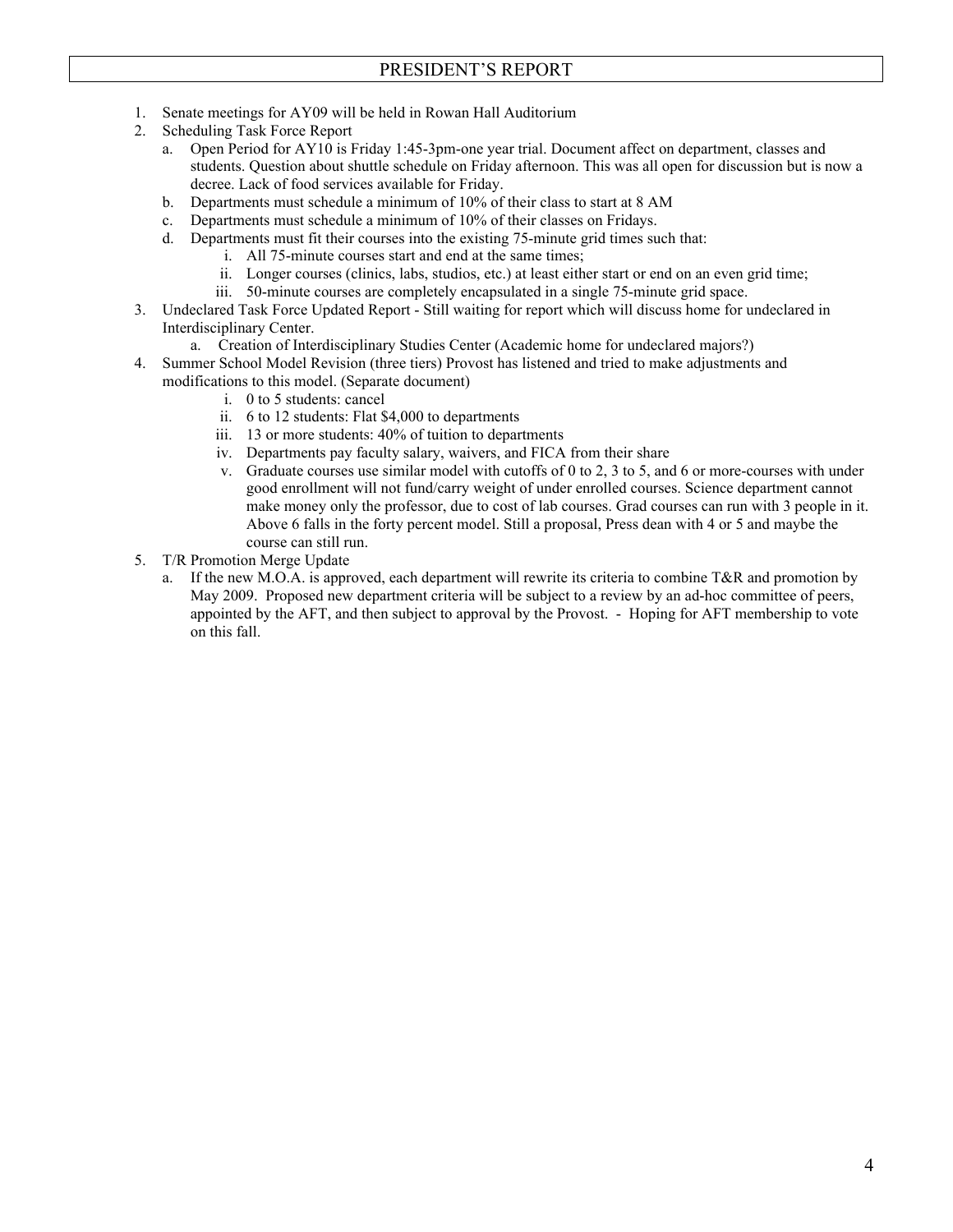# Summer 2009 Proposal

| Enroll | UG <sup>T</sup> | G                | Ed.D.            |
|--------|-----------------|------------------|------------------|
| 3      | <b>NO</b>       | \$4,000          | \$4,000          |
| 4      | <b>NO</b>       | \$4,000          | \$4,000          |
| 5      | NO              | \$4,000          | \$4,000          |
| 6      | \$4,000         | $40\% = $4,212$  | $40\% = $4,608$  |
| 7      | \$4,000         | $40\% = $4,914$  | $40\% = $5,376$  |
| 8      | \$4,000         | $40\% = $5,616$  | $40\% = $6,144$  |
| 9      | \$4,000         | $40\% = $6,318$  | $40\% = $6,912$  |
| 10     | \$4,000         | 40%=\$7,020      | $40\% = $7,680$  |
| 11     | \$4,000         | $40\% = $7,722$  | $40\% = $8,448$  |
| 12     | \$4,000         | $40\% = $8,424$  | $40\% = $9,126$  |
| 13     | 40%=\$4,446     | $40\% = $9,126$  | $40\% = $9,984$  |
| 20     | 40%=\$6,840     | $40\% = $14,040$ | $40\% = $15,360$ |

Throughout it is assumed that each course is a 3-credit hour course. For courses that are not 3-credit hours, the departments' shares will be prorated accordingly. For example, for a 2-credit hour course with 6-12 students enrolled (3-6 for graduate courses), the department will receive 0.667\*\$4,000=\$2,668. For those lab-related undergraduate courses in which students pay for four credit hours and instructors receive five-credit hour worth of compensation, the minimum enrollment must be 10 and the department will receive \$6,500. In such cases, the 40% distribution applies when the enrollment is greater than or equal to 15.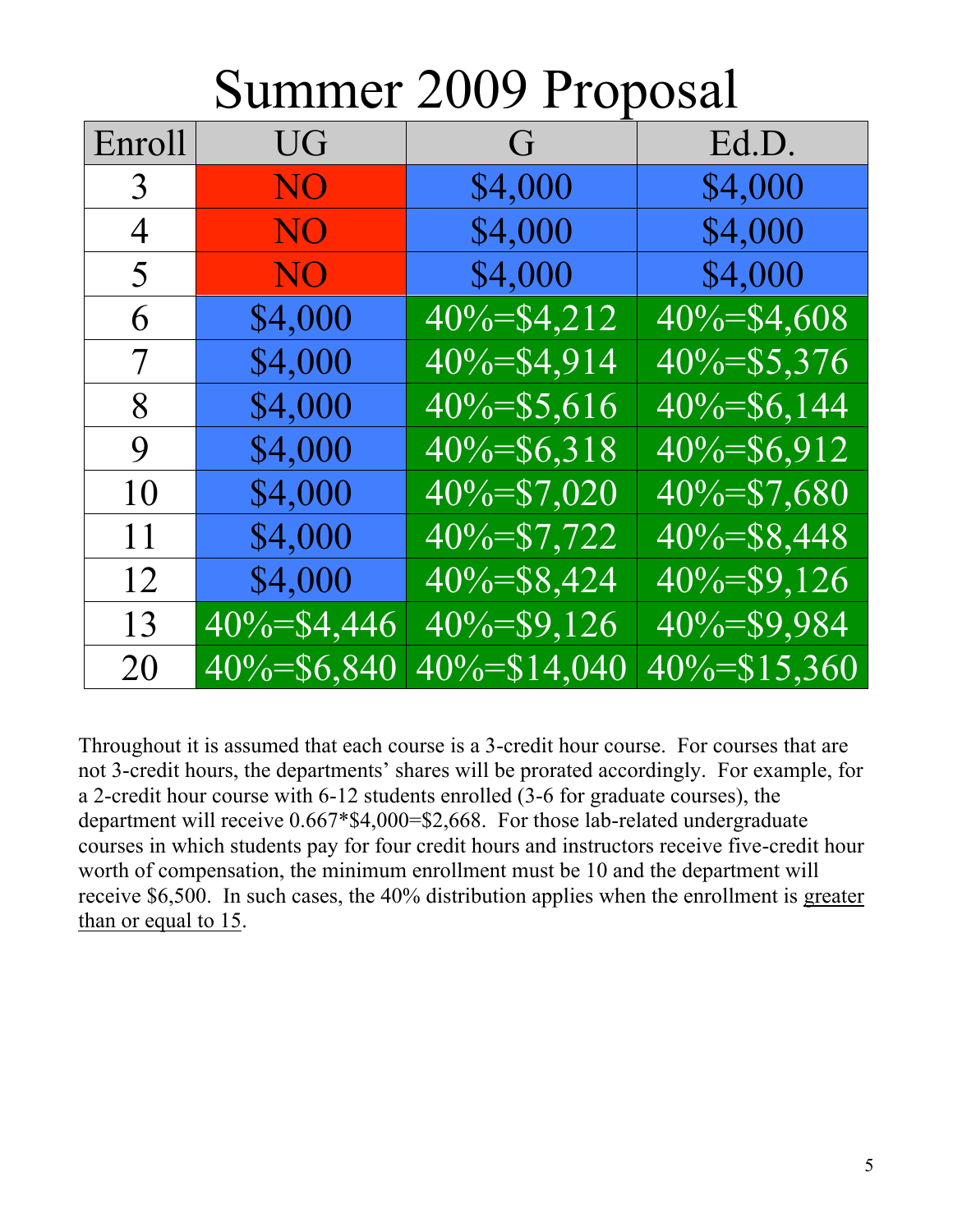#### **ACADEMIC POLICIES AND PROCEDURES COMMITTEE**

#### **Resolution to Amend the Wording of the Policy on Academic Standing – Dismissal, Probation, Suspension**

**WHEREAS,** a new policy was put into effect during Academic Year 2007-2008;

**WHEREAS,** the policy inadvertently used the word "earned" instead of the word "attempted," thus creating a loophole whereby students who receive F's and therefore do not "earn" the associated credits may not be affected by the policy, but students who receive D's are;

AND WHEREAS, the policy was intended to apply to credits that were "attempted" as well as "earned";

**BE IT RESOLVED,** the policy shall be amended, replacing the word "*earned*" with the word "*attempted*" as shown in the attached version.

**Please note that the attached version is excerpted from a longer document and therefore makes reference to sections that are not shown. The purpose of the excerpt is to provide the context and, in particular, to show that the term "attempted" is used elsewhere in the document.**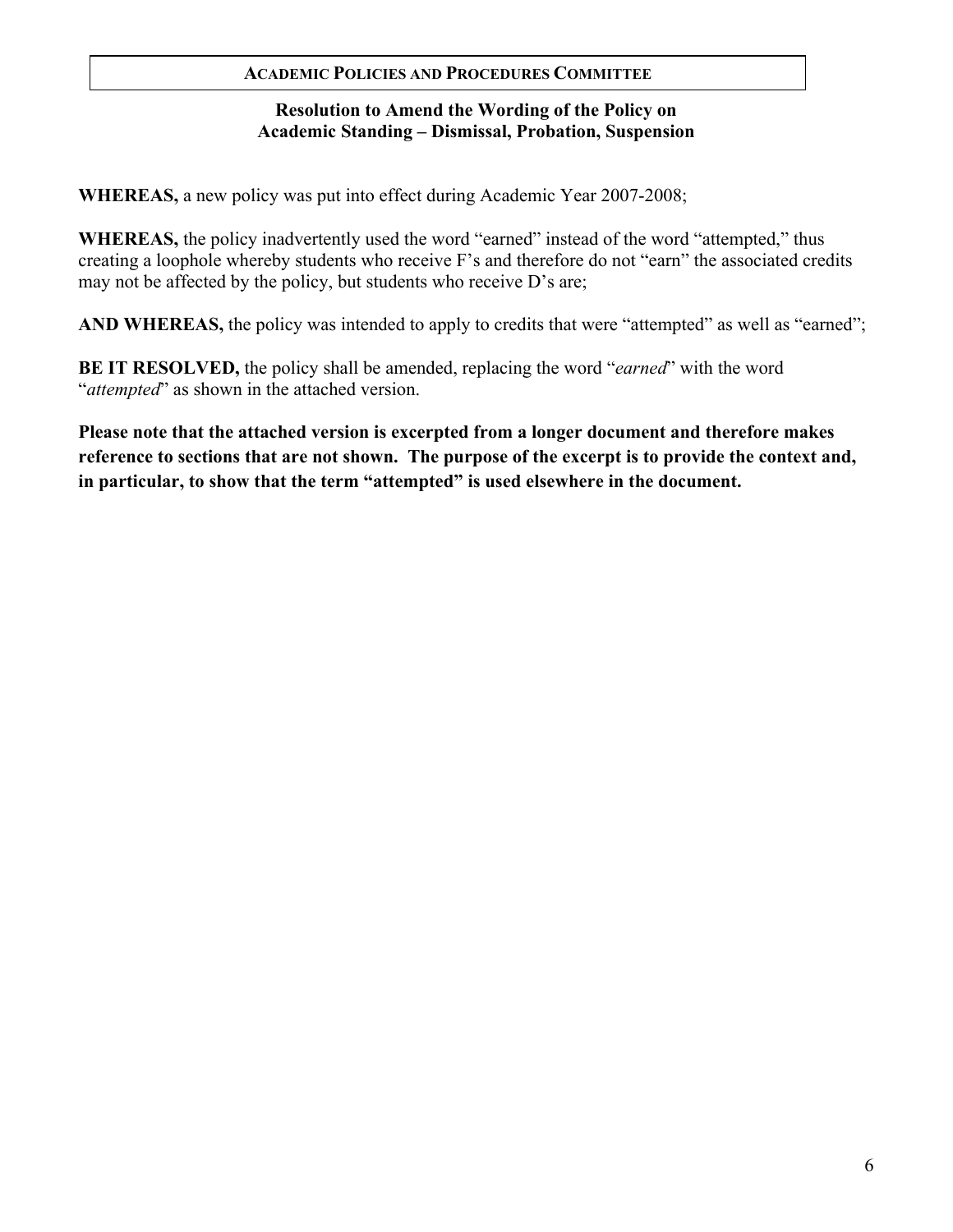#### **Academic Standing – Dismissal, Probation, Suspension**

PLEASE NOTE: This academic standing policy is for all new students after Fall 2007.

## **Academic Dismissal**

#### **Definition**

As outlined above, academic dismissal takes place under the following circumstances:

Students who have *attempted* at least 15 credits and have been on probation for the academic year (Fall/Spring) will be dismissed from the University. Their dismissal is in effect as of the upcoming Fall semester.

### **Procedures**

The Registrar's Office will notify the appropriate University officers when students are academically dismissed and will note the dismissal on the student's academic record.

The College Deans or the Director of the Career and Academic Advising Center will notify students in writing when they are dismissed. The notices will include a statement that registration for the next semester will be cancelled.

Students so dismissed cannot register in either academic year or summer terms, as full or part-time students, nor as non-matriculated students.

Students who have been academically dismissed from the University may apply for readmission through the Admissions Office after one academic year.

Students who have been academically dismissed may not participate in extra-curricular or co-curricular activities sponsored by the university.

# **Academic Probation**

#### *(For GPA Falling Below 2.0)*  **Definition**

At the end of each Spring semester, matriculated students who have *attempted* 15 credits or more and have a cumulative GPA below 2.0 are placed on academic probation. This probationary period begins with the Fall semester. Students have one academic year in which to achieve a cumulative GPA of at least 2.0. Those who have not attained a cumulative GPA of at least 2.0 by this time will be dismissed from the university.

In addition,

1. Full-time students must attempt 12 or more credits each semester of probation. An attempted credit is defined as credit for any courses in which a student receives a grade of A, B, C, D, F, P, S, W, WP, or WF, or IN.

2. Students will be considered on probation until they attain a cumulative GPA of at least 2.0

3. Summer courses maybe taken to help students reach the 2.0 cumulative GPA.

## **Procedures**

Students will receive a warning letter following any semester in which their cumulative GPA falls below 2.0.

The College Deans or the Director of the Career and Academic Advising Center will notify students when they are placed on academic probation. Such notices will include a requirement that students consult an academic advisor in their college early in the first probationary semester and in no event later than the end of that semester. The Registrar's Office will notify the colleges of students who are placed on academic probation and will note the academic probationary status on the student's academic record. Students will meet with their academic advisors to develop appropriate plans for achieving satisfactory academic performance.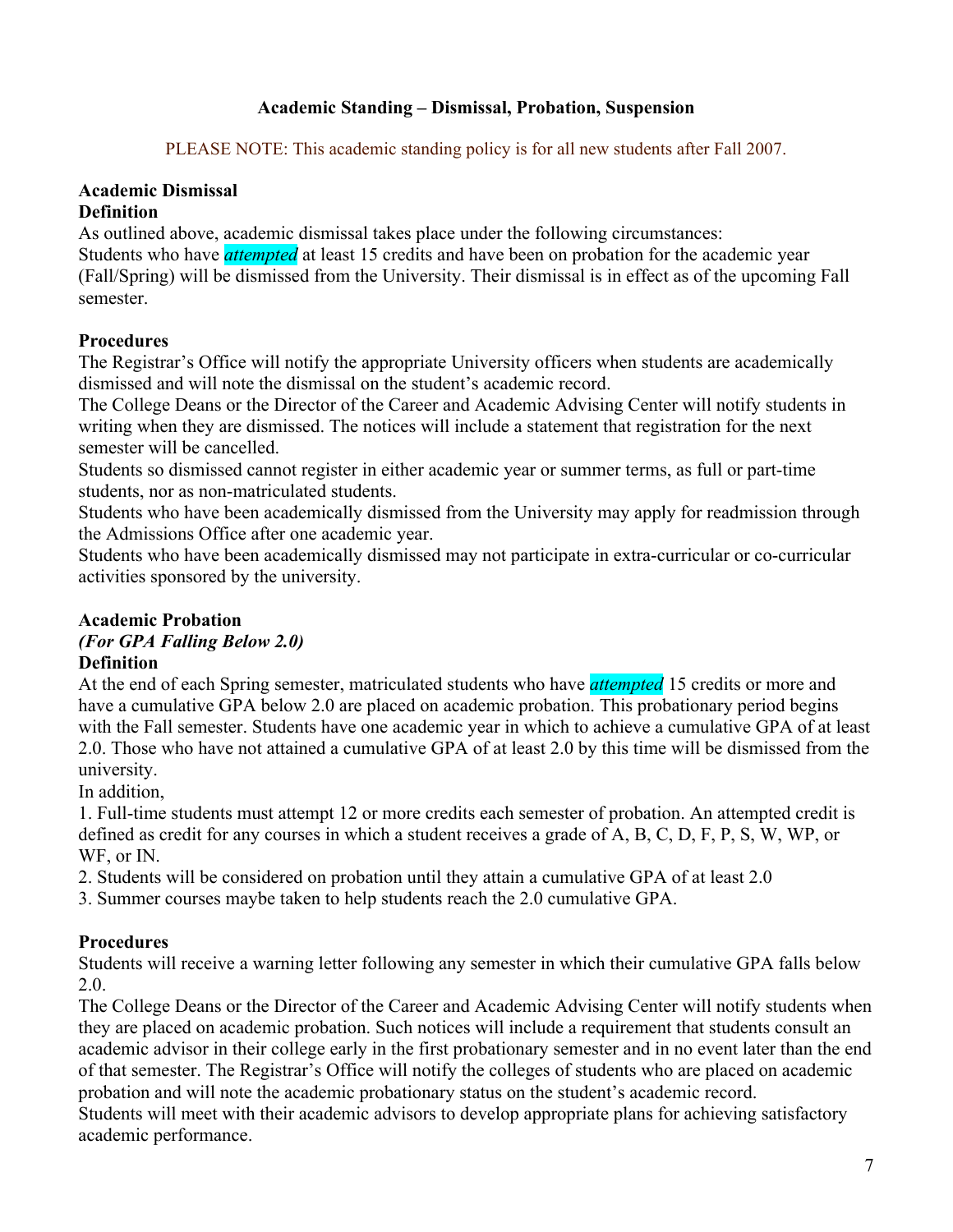Students on academic probation may not participate in extra-curricular or co-curricular activities sponsored by the university. These policies apply to all students.

#### **Academic Suspension**

#### *(For Failure To Meet Basic Skills Requirements)*  **Definition**

Matriculated students must fulfill the basic skills requirements by the time they have attempted 30 credits at the university. Transfer students who enter with 30 or more credits must pass basic skills requirements by the end of their second semester at the university. Failure to meet this deadline will result in suspension.

#### **Procedures**

Students who are academically suspended may not register for regular university level courses in either the summer or academic year terms, but may register for basic skills courses.

Students on academic suspension may not participate in extra-curricular or co-curricular activities sponsored by the university.

Students may be removed from academic suspensions at any time by presenting to the appropriate dean or, for undeclared students, the director of Career and Academic Planning, evidence of successful completion of all the basic skills requirements.

Students may not remain on academic suspension status for more than one academic year (Fall/Spring semesters). Students who are not removed from academic suspension after one academic year are subject to dismissal from the university. Exceptions may be made for special programs (e.g., EOF, Specialized Services).

#### **Appeal Process**

The Office of the Provost serves as the focal point for the academic suspension, probation and dismissal. The Office of the Associate Provost for Academic Affairs is responsible for the implementation of this process.

1. Written notification of the appeal process and dates will be sent to the student.

2. Student contacts the Dean's Office in the College of their major or the Career & Academic Planning Center for undeclared majors, to make an appointment with the appeal committee.

3. Student completes and returns the Request An Appeal Hearing form with any supported material.

4. Students who do not appeal and students whose appeal is denied will be dismissed from the University. Decisions concerning academic dismissal are made independently of decisions governing financial aid awards. Appeals regarding the discontinuance of financial aid must be made to the Director of Financial Aid.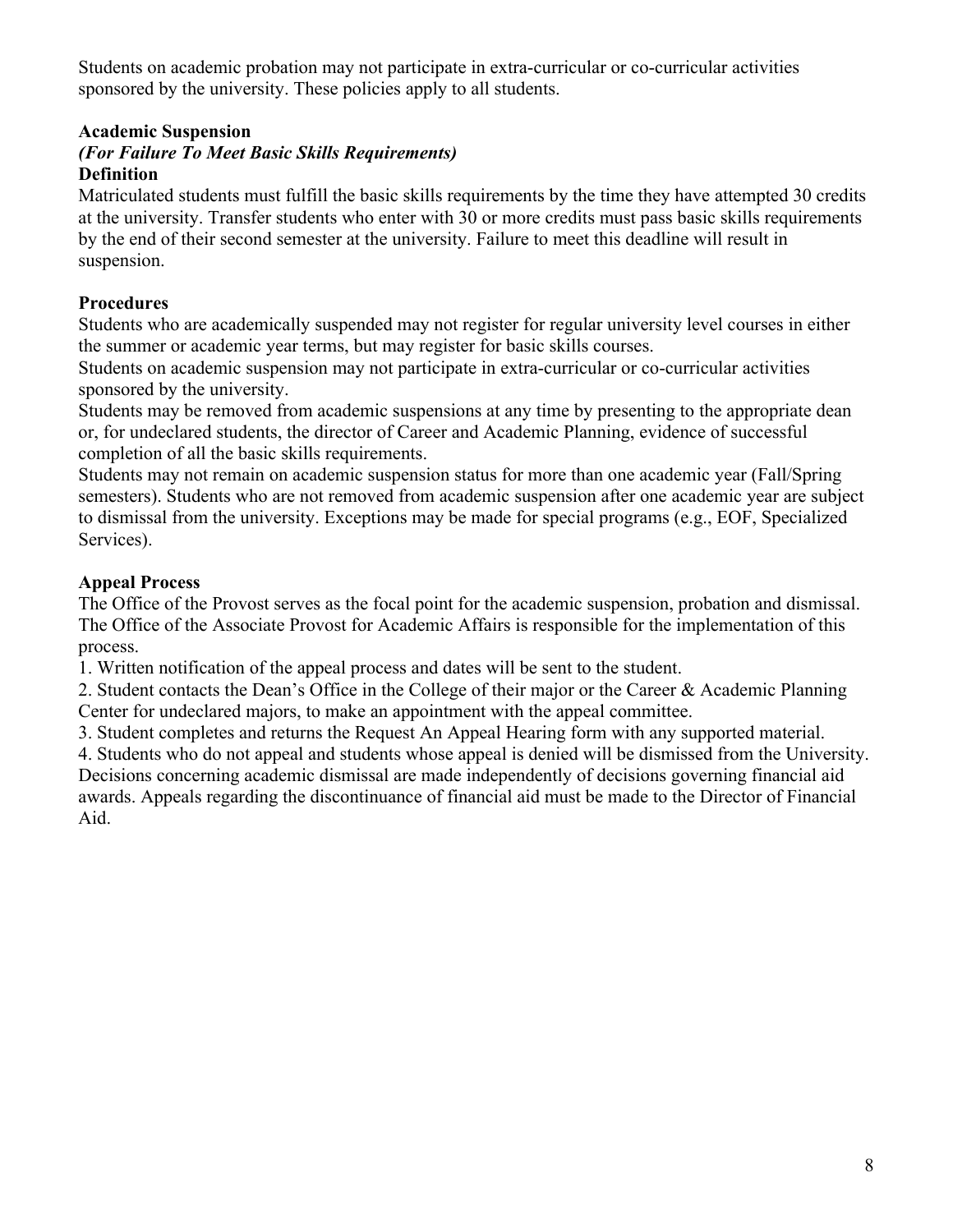#### **Resolution to Amend the Resolution to Add Professor's Signature to "Prerequisite Waiver" Form**

**WHEREAS,** the following Resolution was passed by the University Senate in Spring 2008;

**WHEREAS**, the Prerequisite Waiver form currently only requires the signature of the department chair;

**WHEREAS**, instructors have an understanding of the role of prerequisites to their courses and have to deal with the consequences of prerequisite waivers;

**AND WHEREAS**, faculty should be equal participants in deciding when prerequisites should be waived;

**BE IT RESOLVED**, the "Prerequisite Waiver" form shall now require two signatures—the instructor of the course and the chair of the department where that course resides—using the wording in the version below \*

\***The version referred to was the same as the one now attached except for the highlighted wording that is proposed with this amendment.**

**AND WHEREAS**, the Resolution has not been signed and approved to become policy for the following reasons:

- In some cases, students are placed into their courses via a placement exam or portfolio review.
- Since instructors are generally not involved with reviewing placement exams or portfolios, their signatures may be unnecessary.

**BE IT RESOLVED**, the "Prerequisite Waiver" form shall be revised to include the changes outlined in the original resolution and an additional statement clarifying the above exception, as shown in the attached version; and the policy governing use of the form shall read:

The "Prerequisite Waiver" form normally requires two signatures—the instructor of the course and the chair of the department where that course resides. This reflects the fact that instructors have an understanding of the role of prerequisites to their courses and have to deal with the consequences of prerequisite waivers, and should therefore participate fully in decisions about waiving prerequisites. The policy does not, however, apply to the initial placement of students in programs where such placements are based on standard performance measures such as placement examinations or portfolio reviews.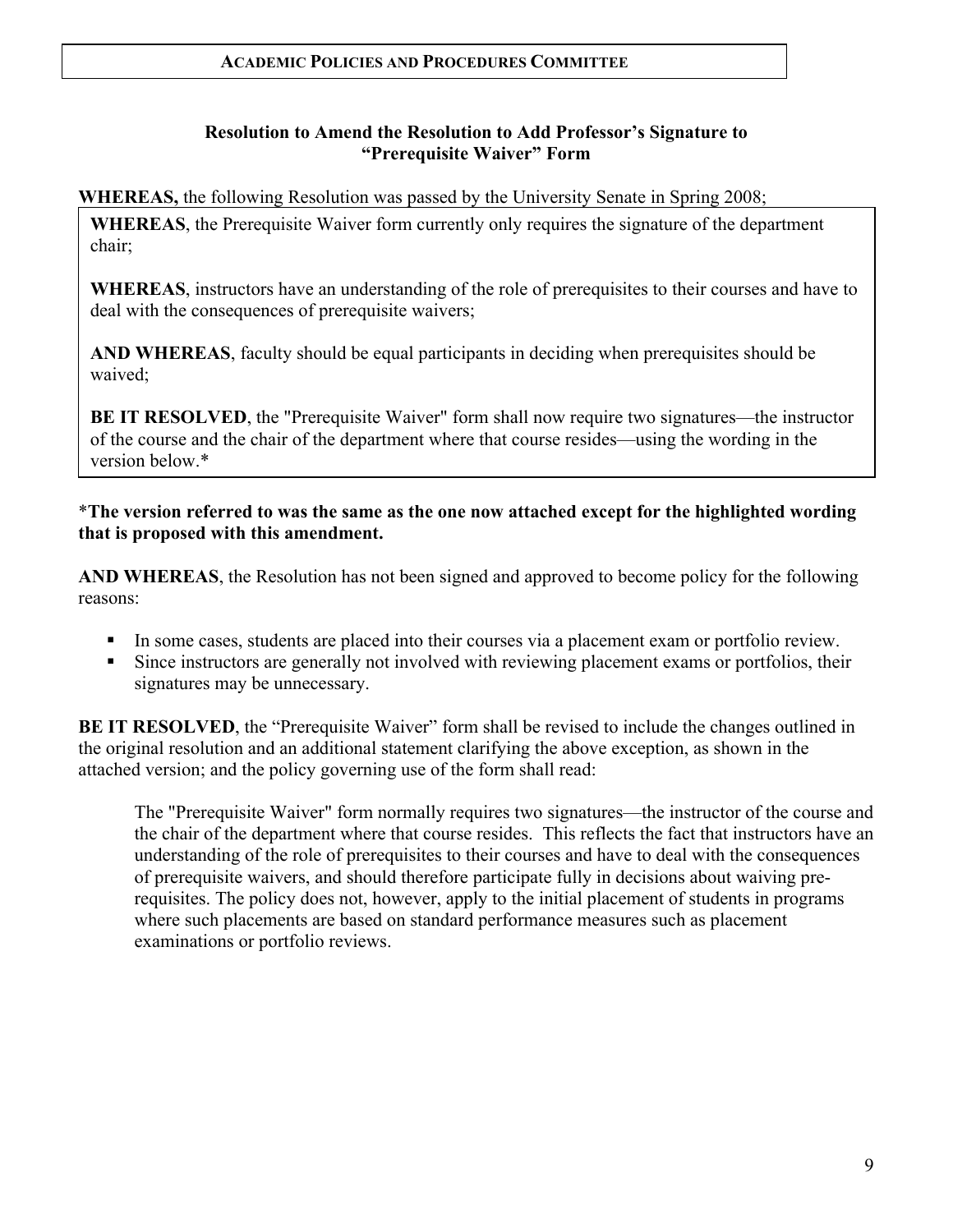# ROWAN UNIVERSITY PREREQUISITE WAIVER

(One course waiver per form)

| Rowan ID:                                              |                |                                                                                                         |  |
|--------------------------------------------------------|----------------|---------------------------------------------------------------------------------------------------------|--|
| Name:<br>$\text{(last)}$                               |                | (first)                                                                                                 |  |
| CRN:                                                   | Course number: | Course title:                                                                                           |  |
| Course number:                                         |                | The following prerequisite(s) has/have not been satisfied for the course listed above:<br>Course title: |  |
|                                                        |                |                                                                                                         |  |
| Detail the reason(s) for the above waiver request:     |                |                                                                                                         |  |
|                                                        |                |                                                                                                         |  |
|                                                        |                |                                                                                                         |  |
| Signature of Student                                   |                | Date                                                                                                    |  |
| Signature of Instructor<br>Teaching the Course*        |                | <b>Printed Name</b><br>Date                                                                             |  |
| Signature of Department Chair<br>Where Course Resides* |                | Printed Name<br>Date                                                                                    |  |

\* **Please note**: the required signatures pertain to the course the student wishes to register in, not to the pre-requisite courses that are being waived. The instructor's signature is **not** required for initial placement decisions made on the basis of standard performance measures such as placement examinations or portfolio reviews.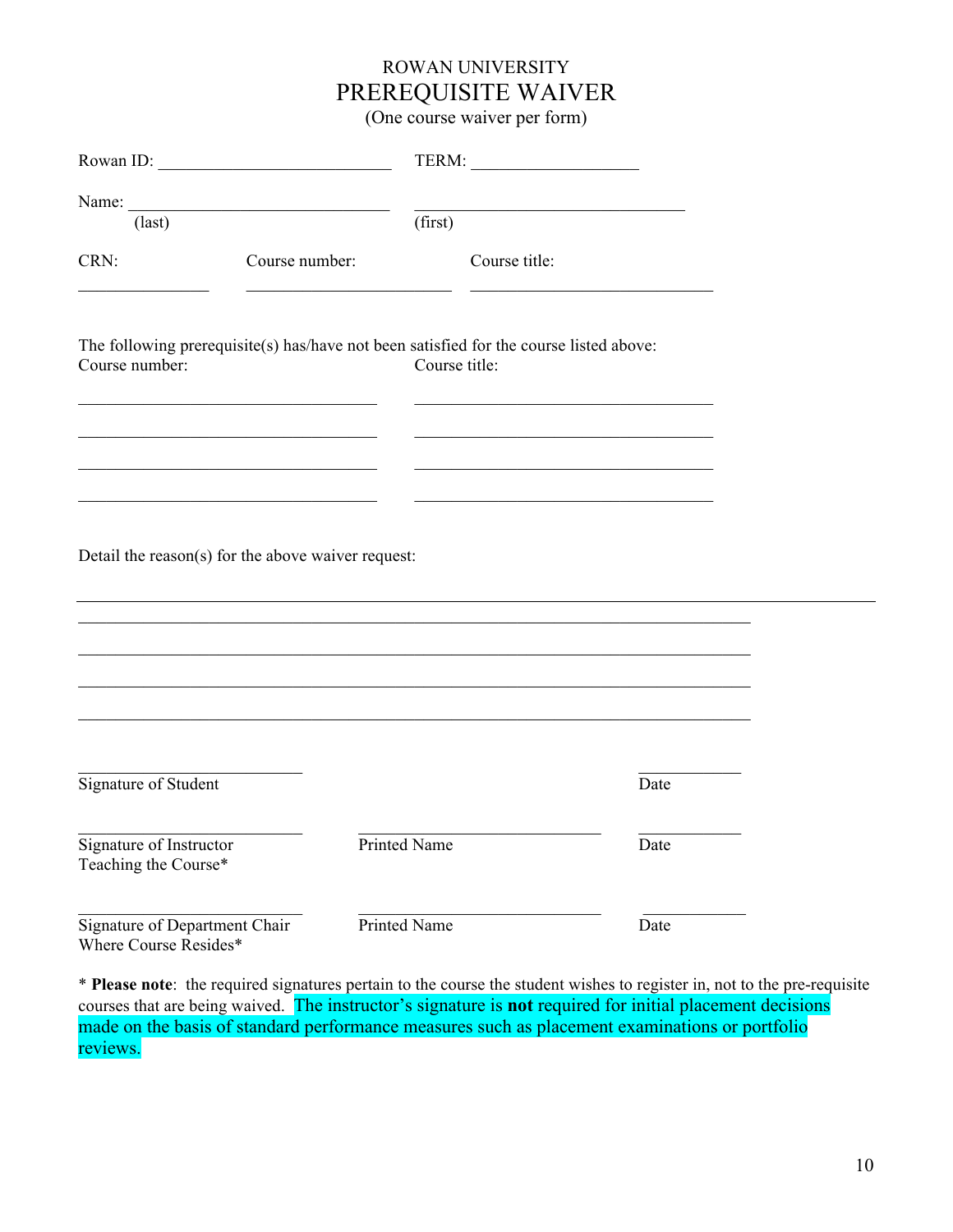#### RESOLUTION-POLICY

| Action Item          |
|----------------------|
| For Information Only |

From: Dr. Eric Milou, Rowan University Senate President

To: Dr. Ali Houshmand, Provost

Date: 5/12/08

RE: Senate Resolution *080512-3*

#### **Proposed Revision to Attendance Policy**

Because classroom experiences vary greatly among disciplines, deliveries and instructors, Rowan's community of learners is best realized when teachers and learners interact in ways deemed appropriate for any particular class. Thus, although what constitutes attendance can differ from course to course, the following applies to all courses:

Responsibilities of Students

- 1) Students are expected to be present at each meeting of each scheduled class for which they are officially registered. Students are responsible for knowing the instructor's attendance policy as stated in the syllabus.
- 2) Students absent for any of the following reasons
	- Religious observances
	- **•** Official University activities
	- Documented illness
	- Death of a family member or loved one
	- **Inclement weather**

must inform their instructor with official written documentation before the fact in cases of religious observances and official University activities, or as soon as possible thereafter in cases of illness, death of a family member or loved one, and inclement weather.

Responsibilities of Faculty

- 1) Faculty are expected to keep accurate attendance records.
- 2) Attendance requirements must be part of the syllabus provided to students prior to the end of the drop/add period.
- 3) In the case of #2 under Student Responsibilities, faculty must make reasonable accommodation to provide these students the opportunity to make up their written work, tests, or other assignments at the earliest possible convenient time. In cases where graded classroom activities cannot be repeated, the faculty member will either provide an alternative graded exercise to replace the missed activity or remove the activity from the calculation of the student's final grade.
- 4) Faculty are under no obligation to make special provisions for students that are absent for reasons other than those listed above.
- 5) Faculty should counsel students who develop a pattern of excessive and unexplained absences, and to request assistance from the Dean of Students if the pattern continues.
- 6) Faculty (singularly or as part of a department or program) may establish additional attendance criteria that are consistent with the above. This may include setting a maximum number of absences for a course—whether excused or unexcused—after which a student fails the course.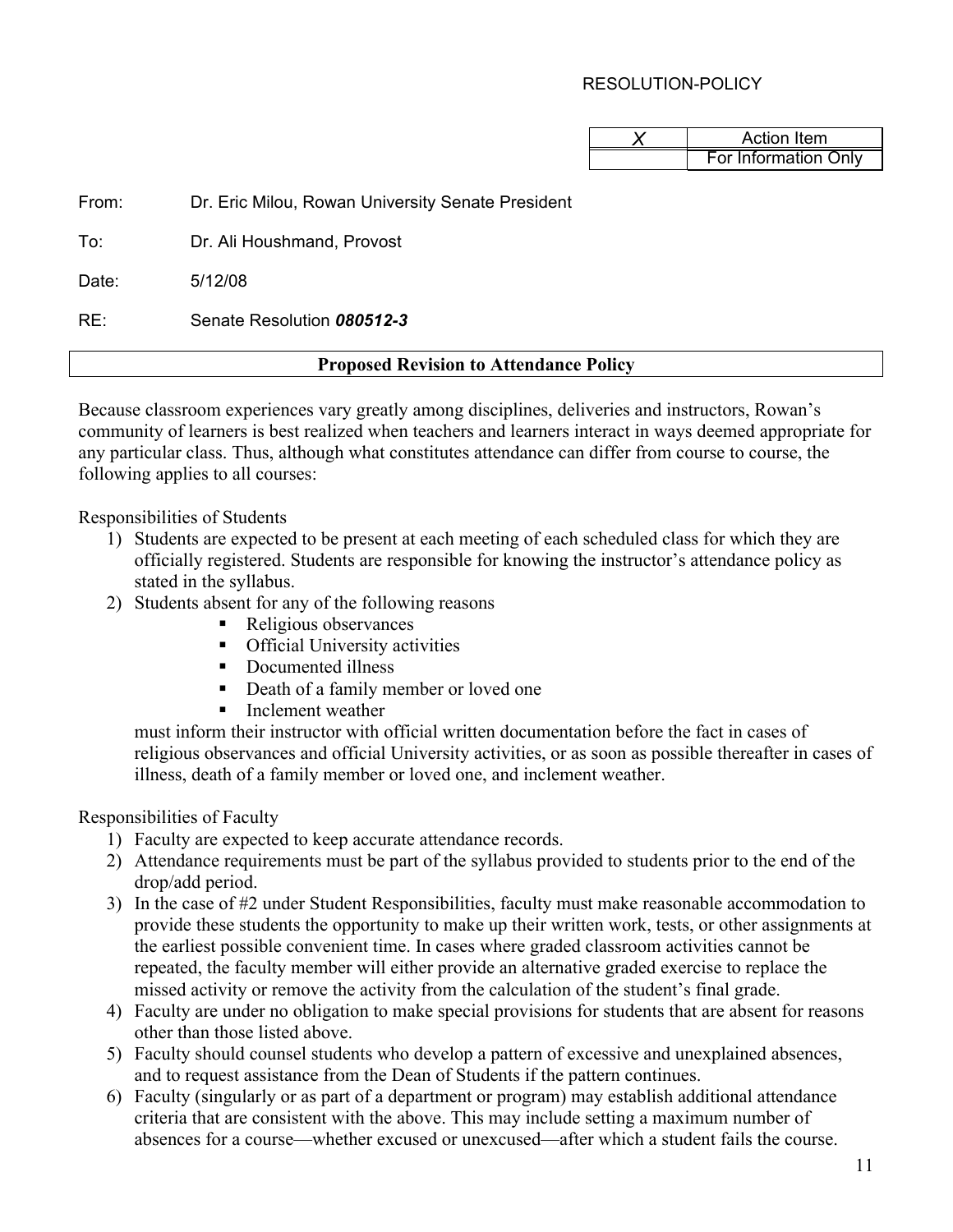Acceptance:

I give my approval. I have forwarded this item to  $\alpha$ implementation.

No approval is actually needed. I have forwarded this item to the following individual or office for informational purposes only:

#### ADDITIONAL REVIEW NEEDED:

 $X$  I am willing to give approval if the following modification(s) are made:

 $\mathcal{L}_\mathcal{L} = \{ \mathcal{L}_\mathcal{L} = \{ \mathcal{L}_\mathcal{L} = \{ \mathcal{L}_\mathcal{L} = \{ \mathcal{L}_\mathcal{L} = \{ \mathcal{L}_\mathcal{L} = \{ \mathcal{L}_\mathcal{L} = \{ \mathcal{L}_\mathcal{L} = \{ \mathcal{L}_\mathcal{L} = \{ \mathcal{L}_\mathcal{L} = \{ \mathcal{L}_\mathcal{L} = \{ \mathcal{L}_\mathcal{L} = \{ \mathcal{L}_\mathcal{L} = \{ \mathcal{L}_\mathcal{L} = \{ \mathcal{L}_\mathcal{$ 

Item 6 under Responsibility of Faculty in the approved policy has been changed to read *Faculty (singularly or as part of a department or program) may establish additional attendance criteria that are consistent with the above. This may include referring students who have missed more than 25% of scheduled class times for reasons listed in #2 under student responsibilities to the Dean of Students to arrange a hardship withdrawal from the class.*

The Senate is free to consider future changes, but the awarding of a failing grade (which should be based on the attainment of learning outcomes) to a student who, through no fault of their own, has experienced serious illness or personal tragedy is unacceptable when the grade is based solely on their missing classes as a result of their situation. For highly experiential courses, it is reasonable to assume that a student cannot have the experience if they are not there, but in such cases, a hardship withdrawal is the appropriate alternative.

Before I can approve or reject this item, I need clarification on the following:

\_\_\_\_\_ I have forwarded this item to the following individual or office for further consideration and consultation.

Rejection:

I decline acceptance of this item for the following reason:

*Please Return this Copy to the University Senate President ~ Retain a Copy for Your Record*s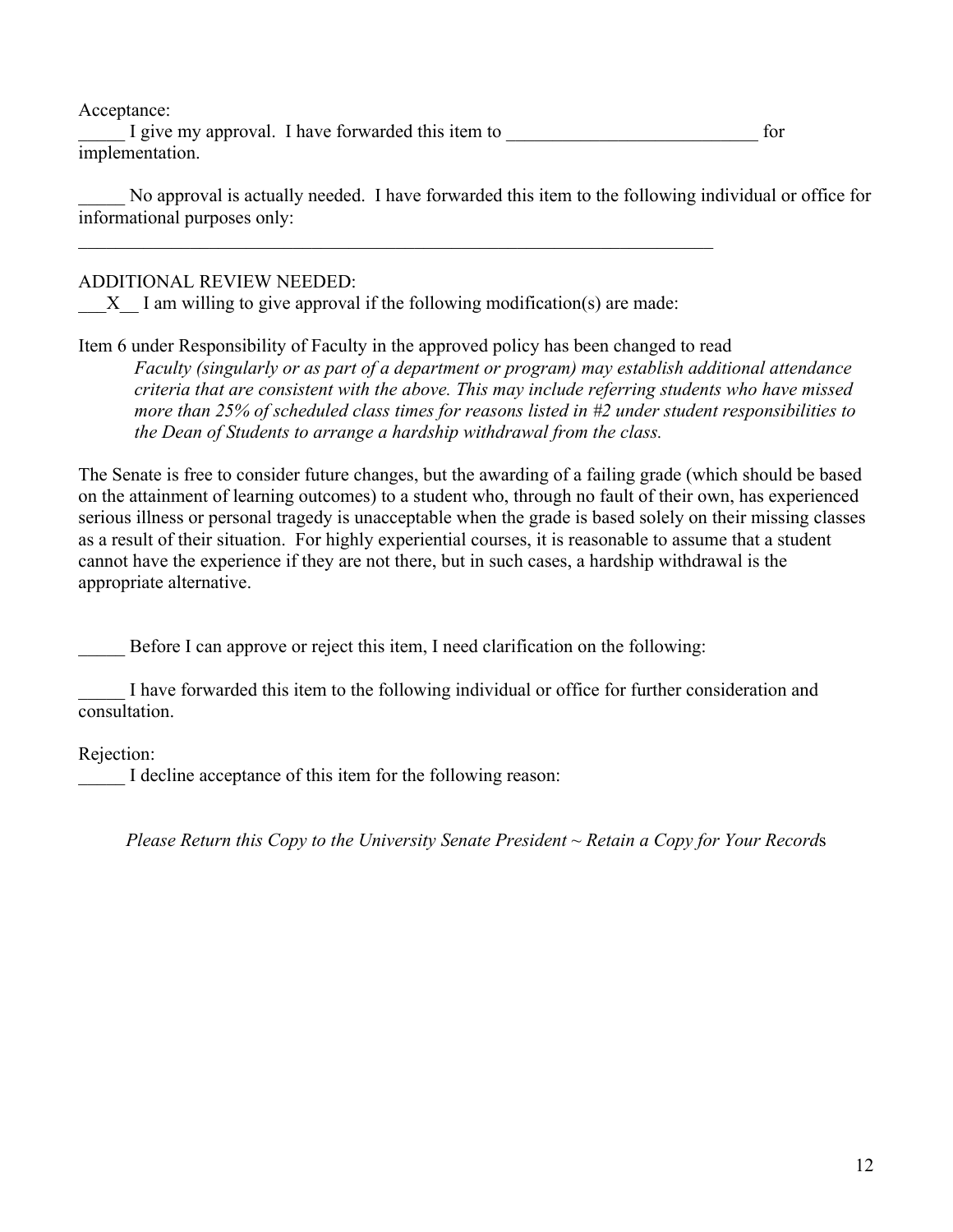

#### RE: Important Changes in the Graduate Admission Process

#### *DEAR
FACULTY
AND
STAFF,*

The Graduate School has recently revisited the admission process for students admitted conditionally, so called "probationary" student and "promising scholar" student. In the interest of academic advisors, students and the Graduate School's move to become more efficient, the process has changed. An integral part of the improvement includes the decision to fully matriculate all "probation" and "promising scholar" students into the programs they applied for. Current practice keeps these type of prospective students in a generic status with no degree attached to their record. The record would show the college only and a non-degree program.

Students admitted under a condition will be recorded in Banner with a distinct mark so their progress can be monitored. Probationary students will be indicated as "P" on the *application status*. They will be fully matriculated into the program in Banner on the admissions as well as registration side of Banner. The student's matriculation term on the Registrar side of Banner, will be the actual term the student is fully matriculated. The probationary requirements will be recorded as a comment that can be retrieved for a review.

Since the difference between probationary status and the promising scholar status is only different in the conditions required for the full status in the graduate programs, there is no longer a need for two separate students for these categories. Students who are given more than three terms (fall, spring and summer) to complete their requirements for the acceptance in the program will be considered probationary students and the exact period of time, previously determined by the department, to move into their desired program will be recorded in Banner. Please not that giving students more than three terms to complete their probationary requirements is a maximum time allowed. Any exception must be approved by the Graduate School.

In the past, the Probationary and Promising Scholar's permanent file remained in The Graduate School until the student completed their probationary requirements. This proved to be an obstacle for program advisors needing the student's records for advisement purposes, etc. Under this new process, the program advisors will receive the permanent files of all matriculated students whether they are fully matriculated into the program or have been admitted on probation.

A report will be generated by The Graduate School at the end of each semester regarding the progress of the probationary students and forwarded to the program advisor. It will be the program advisors responsibility to request from The Graduate School to fully admit the student into the program or remove the student from the program if probationary requirements have not been met. The Graduate School will then change the student's status from "P" to "D" (means = fully matriculated) or withdraw the student from the program.

This process will be much more effective for both the advisor and the student. The advisor will have total access to the student's records from the time of matriculation. In the past, students have encountered difficulty in obtaining financial assistance since financial areas consider probation as a non-degree program, not qualifying for financial aid.

We would like to thank you in advance for always supporting The Graduate School in our efforts to deliver the best service possible to the University community. Our commitment is to better serve the faculty, advisors and most importantly our students.

Sincerely,

The Graduate School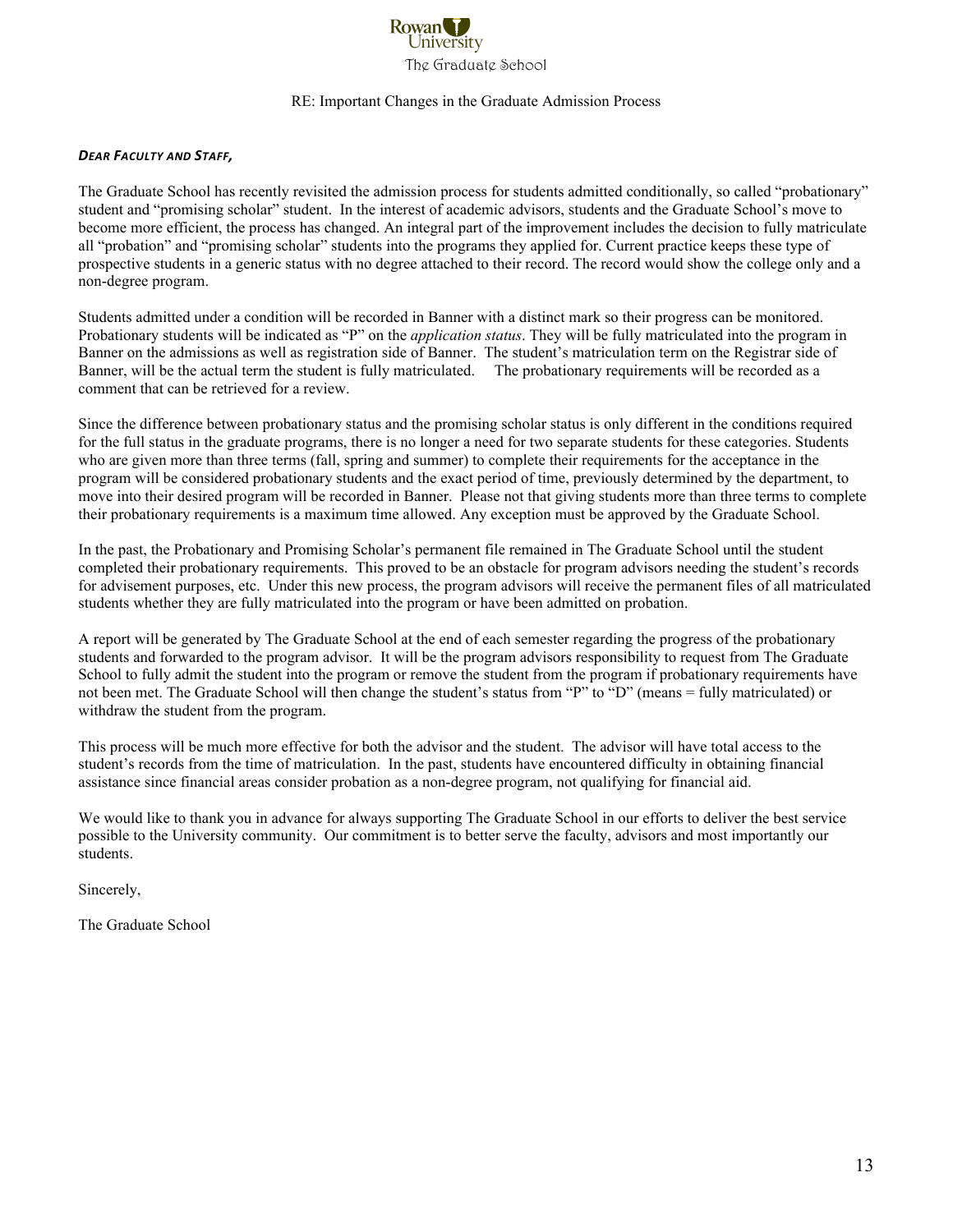#### **Committee Members to be approved by Univ. Senate – Oct 27**

Curriculum – David Sullivan

Intercollegiate Athletics – Leslie Jackson-Turner

Prof. Ethics – Michael Benson Julia Beth Rey

Promotion - Jennifer Kadlowec

Sabbatical Leave – Mark Berkey-Gerard Phillip Granato

Technological Resources - Ya'aqov Ziso

Awards – Corine Meredith Margaret Shuff

International Education Council – Corann Okorodudu (also appointed as AFT rep.)

Univ. Scholarship – Melissa Klapper Stephanie Cohen